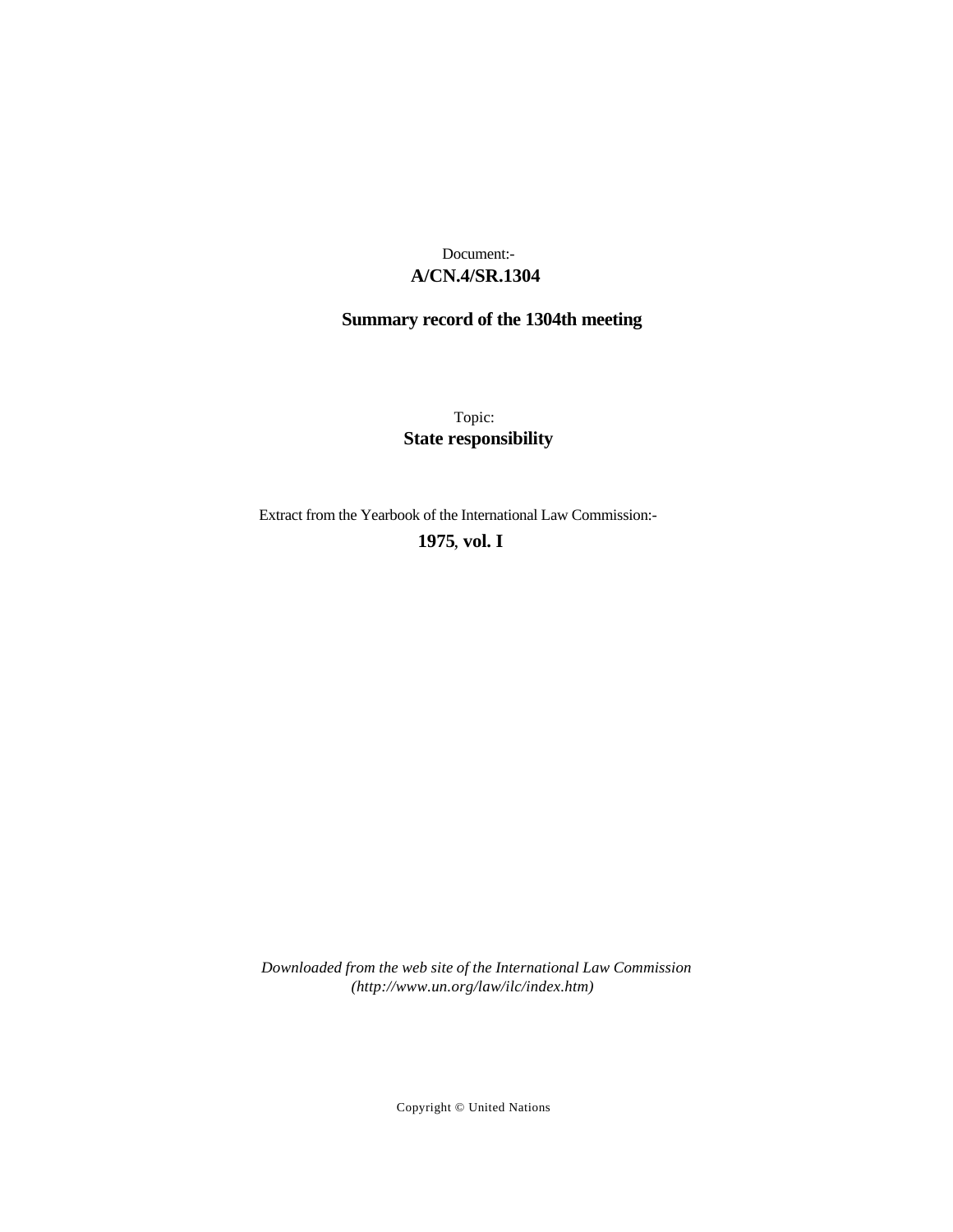16. While the principle was not in doubt, it was open to question what its limitations were and how they should be formulated. It might perhaps be stating the principle too categorically to say that: "Any act or omission by an organ of the State, even if it acted beyond its competence or contrary to internal law, is an act of the State under international law and engages the responsibility of that State". It might be asked—and indeed most writers did ask—whether the interests of the security of international relations were not sufficiently protected when an exception to the principle stated was made for cases in which the lack of competence of the organ in question was absolutely obvious; that was why United States practice had invoked the notion "not only of their real but of their apparent authority". The Commission would have to take a position on that point.

17. On the subject of that possible exception, the formulas proposed by writers and learned societies were very diverse. Some of them expressed the same idea twice: first in positive terms, affirming the responsibility of the State for the acts of an organ that were apparently, though not really, performed within its competence; and secondly in negative terms, excluding State responsibility when the lack of competence was obvious. In his opinion, if that approach was adopted, it was important to distinguish between, on the one hand, the basic rule attributing to the State the acts or omissions of organs which had acted beyond their competence or contrary to the provisions of internal law governing their activities and, on the other hand, the exception by which the conduct of an organ would not be attributed to the State if that conduct was totally foreign to its functions or its lack of competence was manifest.

18. Article 46 of the Vienna Convention on the Law of Treaties <sup>5</sup> might also be taken into consideration. That provision, which was intended to determine in what cases the will of the State must be deemed to have been validly expressed, and which relied on the notion of a manifest breach of a provision of internal law regarding competence, might possibly provide suitable language for stating the principle under study.

19. The Commission would also have to take account of the drafting changes it had made to the articles on State responsibility already adopted, which made it necessary to amend in the same way the text of article 10 as proposed in his report (A/CN.4/264, para. 60).

The meeting rose at 1 p.m.

8 See *Official Records of the United Nations Conference on the Law of Treaties, Documents of the Conference* (United Nations publication, Sales No. E.70.V.5) p. 295.

## **1304th MEETING**

*Wednesday, 7 May 1975, at 10.20 a.m.*

#### *Chairman:* Mr. Abdul Hakim TABIBI

*Members present:* Mr. Ago, Mr. Bedjaoui, Mr. Bilge, Mr. Elias, Mr. Hambro, Mr. Kearney, Mr. Martinez Moreno, Mr. Quentin-Baxter, Mr. Ramangasoavina, Mr. Reuter, Mr. Sahovic, Mr. Sette Camara, Mr. Tammes, Mr. Tsuruoka, Mr. Ushakov, Mr. Yasseen.

#### **State responsibility**

(A/CN.4/264 and Add.1;<sup>1</sup> A/9610/Rev.1<sup>2</sup>) [Item 1 of the agenda]

*{continued)*

DRAFT ARTICLES SUBMITTED BY THE SPECIAL RAPPORTEUR

ARTICLE 10 (Conduct or organs acting outside their competence or contrary to the provisions concerning their activity) *(continued)*

1. The CHAIRMAN invited the Commission to continue consideration of draft article 10 as proposed by the Special Rapporteur.<sup>3</sup>

2. Mr. REUTER said that he fully supported the views of the Special Rapporteur; any rule other than that proposed in draft article 10 would have the effect of negating the responsibility of the State. It would amount to saying that the State was a legal entity which could only act in conformity with international law and that acts committed in breach of international law were not acts of the State; or, to paraphrase the basic principle of the British Constitution—the King can do no wrong that the State could not violate international law. Such a rule would be patently absurd.

3. The only question which might arise in connexion with the rule proposed by the Special Rapporteur was that of its limitations, and that question was settled in paragraph 2 of the article. In practice, the cases covered by the article rarely concerned direct relations between States. They usually concerned relations between a private person and a State, and the responsibility of the State was then engaged only at a second stage, after an injury had been caused to a private person. In addition, such cases nearly always involved the use of physical constraint by the armed forces, the police, or officials having some power of direct coercion.

4. The Special Rapporteur had been right in drawing a parallel between draft article 10 and article 46 of the Vienna Convention on the Law of Treaties, 4 though in practice the provision under study would apply almost exclusively to relatively simple cases involving a private person and a public official. But the question with which writers and arbitrators in past cases had been concerned was not only that of the limits of the competence of the organ which had acted. For example, the award made in the *Caire case* (A/CN.4/264, para. 41) and the proceedings of the Committee of Experts for the Progressive Codification of International Law appointed by the League of Nations *(ibid.,* para. 21) contained passages dealing with matters far removed from the theoretical problem of competence. In the award in the *Caire case* reference was made to officials who engaged the responsibility of the State when acting "under cover of their status as organs of the State and making use of

2  *Official Records of the General Assembly, Twenty-ninth Session, Supplement No. 10* (see *Yearbook* .. . *1974,* vol. II, Part One, pp. 157-331).

<sup>3</sup> For text see previous meeting, para. 1.

<sup>1</sup>  *Yearbook* .. . *1972,* vol. II, pp. 71-160.

<sup>4</sup> See *Official Records of the United Nations Conference on the Law of Treaties, Documents of the Conference* (United Nations publication, Sales No. E.70.V.5), p. 295.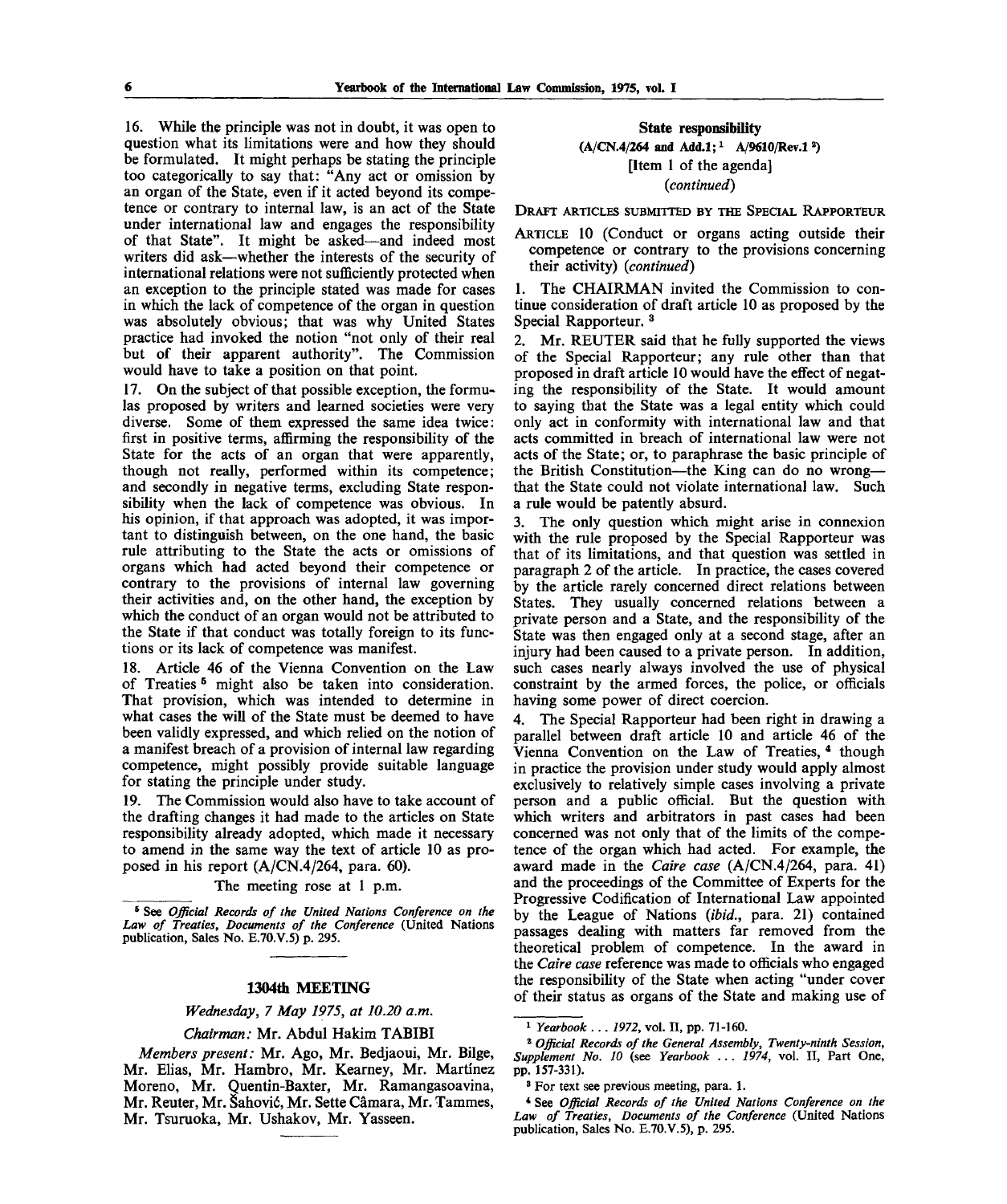means placed at their disposal as such organs". That passage stressed the material means of constraint, not competence.

5. A further step had been taken in other decisions which had recognized that the State incurred responsibility if an official, exceeding his competence or contravening the rules governing his conduct, acted in a manner which the person affected could not resist. Even if the official in question had manifestly acted illegally, the private person could not escape the means of coercion used against him. An example was the case of foreign motorists who had been arrested in certain countries and ordered to pay a sum of money, failing which they would suffer vexatious investigations. While a public authority might lawfully require payment of a sum of money, it was illegal to demand payment without giving a receipt. There had also been cases in which the armed forces of several countries had committed acts unrelated to military operations. It was now a principle of codified international law that States were responsible for all acts of their armed forces. Hence, it seemed that such cases were outside the traditional scope of State responsibility; at the most they might be brought within it by applying the concepts of *culpa in custodiendo* and *culpa in eligendo.*

6. On reflexion, he thought paragraph 2 of article 10 might nevertheless be satisfactory. For the Special Rapporteur had taken the precaution of specifying that the act of the State must be "wholly foreign to the specific functions of the organ" in question, and when an official acted under cover of his authority or used means placed at his disposal by reason of his powers, his act was no longer "wholly" foreign to his functions. The Special Rapporteur had deliberately chosen an abstract formula, whereas more concrete wording had been preferred in the *Caire case,* in the work of the 1930 Codification Conference and by certain writers. It would be useful to consider further the advantages and disadvantages of the two formulations.

7. Mr. BEDJAOUI said that the rule stated in draft article 10 was not only acceptable, but also necessary. The practice of States varied widely: when they were claimants, they were always quick to attribute the acts of its organs to the respondent State, but when they were themselves respondents, they sought by all possible means to relieve themselves of responsibility. The proposed rule would therefore introduce clarity; moreover, it was essential for reasons of equity and security in international relations.

8. In the situation contemplated in article 10, it would not be equitable to make the responsibility of the State depend on proof that the individual who was an organ had acted on instructions from his government. That would be requiring a *probatio diabolica* from the claimant State and would provide loopholes for the respondent State. The Spanish Government had well understood that point when drafting its note to the Italian Government in the case of the Italian nationals in Peru (A/CN.4/ 264, para. 17); for it had stated that "there would be no practical way of proving that the agent had or had not acted on orders received". It was in that context that it was important to ensure the security of international

relations. Officials acting in the performance of their functions, even when they went beyond their competence, represented their government and engaged its responsibility, which was not true of private persons. In the note he had referred to, the Spanish Government had duly stressed that difference by saying that "there is no way to resist the action of these officials, because this action is based on the authority they exercise".

9. Article 10 was thus logically consistent with articles 5 and 7 (A/9610/Rev.l, chapter III, section B), which related, respectively, to the attribution to the State of the conduct of its organs and to the attribution to the State of the conduct of other entities empowered to exercise elements of the governmental authority. Those provisions were based on the postulate that the degree of control which the State exercised over its territory gave the measure of its international responsibility. Article 13, on the acts of organs of a successful insurrectional movement, would raise the same kind of question.

10. With regard to the drafting of article 10, he was inclined to prefer a negative formulation, like that of article 2 of the draft prepared by Strupp in 1927, <sup>5</sup> or that of article 1 of the draft prepared by the German International Law Association in 1930,<sup>6</sup> both of which were cited in the Special Rapporteur's report (A/CN.4/ 264, para. 47). A negative formulation would be more in keeping with paragraph 2 of the proposed article 10, which referred to cases in which there was no competence or even appearance of competence. The act committed was then wholly unrelated to the functions; the individual who was an organ acted merely as a private person. The link between competence and the act performed, which would engage the State's responsibility in the situation covered by paragraph 1, was missing in the case covered by paragraph 2.

11. Mr. KEARNEY congratulated the Special Rapporteur on his excellent commentary and analysis. The positions expressed in draft article 10 were basically correct, and he had been particularly impressed by Mr. Bedjaoui's reference to the principle of equity and security which were reflected in the terms of the article. 12. Like Mr. Reuter, however, he was concerned about article 10, paragraph 2, which, because it attempted to cover a very wide range of possible situations in a few words, might produce effects not intended by its author. What, for example, would have been the outcome of the *Youmans case {ibid.,* para. 40) if it had been governed by the provisions of article 10, paragraph 2? Could the killing of civilian aliens by soldiers sent to protect them be considered an act "wholly foreign to the specific functions" of an army, which, at the internal level at least, were to safeguard peace and order? One could hardly rely on practice for an answer to that question for, as Mr. Bedjaoui had pointed out, the attitude of States in such matters depended on whether they were claimants or respondents. Personally, he thought there would be less chance for a State to evade responsibility in such a case if the approach adopted were that of the

<sup>6</sup> See *Yearbook .. . 1969,* vol. II, p. 151.

<sup>6</sup>  *Ibid.,* p. 149.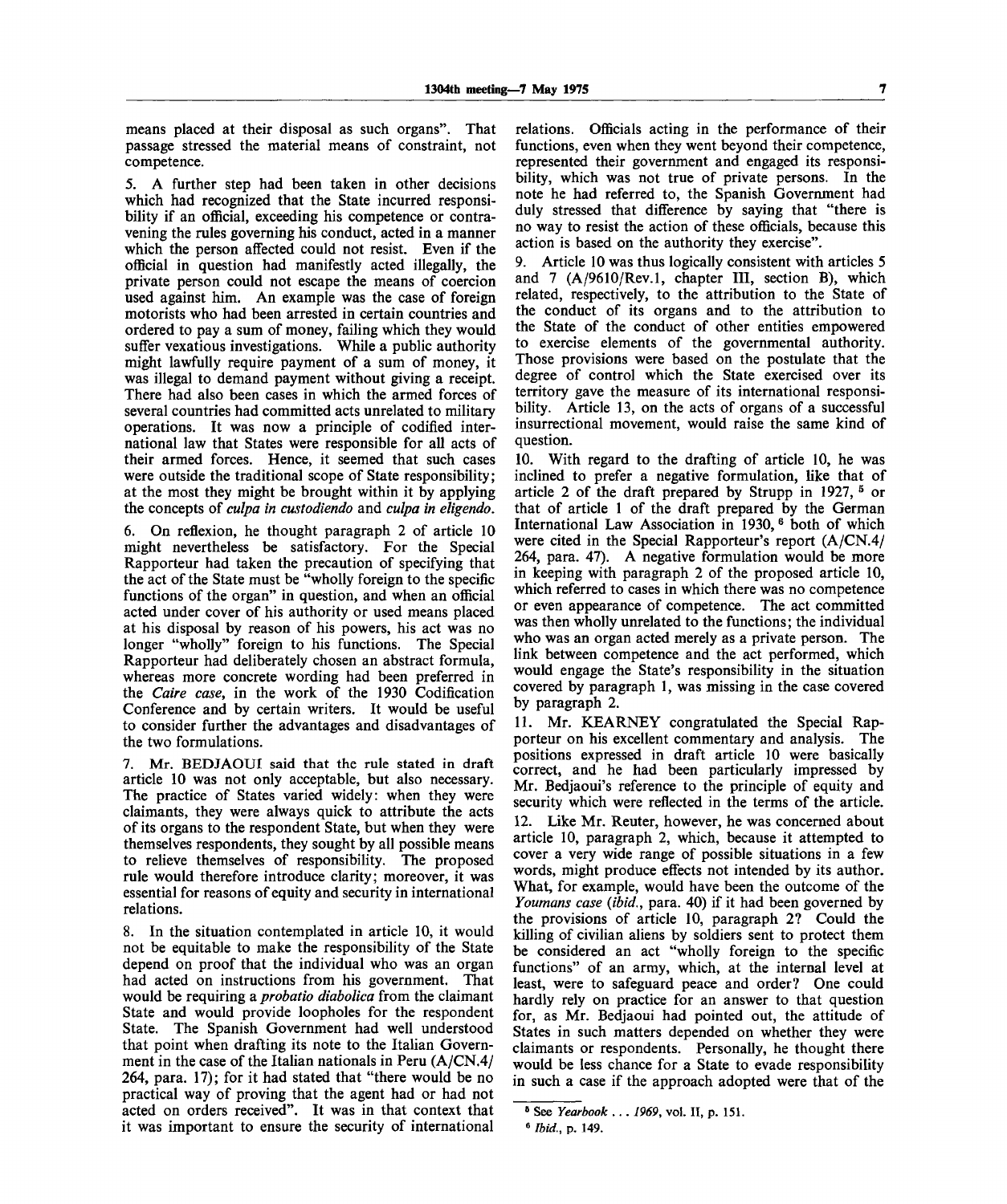corresponding draft provision prepared at the 1930 Codification Conference *(ibid.,* para. 21), the effect of which would have been to make all acts committed by the military or police under cover of their official capacity acts of the State in international law.

13. The basic condition laid down in article 10, paragraph 1, for the generation of State responsibility, was that the State organ must have acted in its official capacity. But in the *Youmans case,* for example, it was extremely difficult to decide whether the soldiers had been acting *de facto* or *de jure* in their official capacity. To deal with that problem, he suggested that either of the paragraphs of article 10 might contain a provision to the effect that the State incurred international responsibility for the conduct of its organs acting in their official capacity or under the apparent cover of their official capacity.

14. A further point to be considered was that, whatever the nature of the act committed, State responsibility would be engaged by the conduct of certain State organs, such as the armed forces, police, and para-military bodies, because it was by the authority of the State that they were provided with the means to cause damage. Cases had occurred such as that in which a naval captain, acting entirely on his own initiative, had abused his position to shell a place in a neutral foreign country; the Commission should ensure that the State would not be able to evade responsibility in such cases by claiming that the actions of the organ were wholly alien to its functions or manifestly beyond its competence.

Mr. ELIAS praised the Special Rapporteur's comprehensive commentary and introductory statement and said that draft article 10, paragraph 1, should now be acceptable to all members of the Commission, with, at the most, only minor reservations. The proposed wording of paragraph 2 was less satisfactory, however, owing to the difficulty of determining the criteria to be used to qualify the general rule laid down in paragraph 1.

16. It had been suggested that paragraph 2 should be reworded to take account of the actions of armed forces, police and similar bodies. He agreed with the view that the problem was not confined to government officials of that kind, but arose also in regard to many other persons who could be seen as acting on behalf of the State or of other bodies exercising elements of governmental authority. In that connexion, he pointed out that the British concept of the exercise of "ostensible authority" differed slightly from the concept of the exercise of "actual or apparent competence" discussed in the report (A/CN.4/ 264, para. 58). The British concept denoted circumstances in which a State or a State organ held out an individual or group of individuals as having authority, whether apparent or actual, to perform acts which the public or, for the purposes of international law, the international community, would see as resembling those which fell within the scope of the authority vested in the organ. According to that notion, it was possible, in many situations, to consider an individual as performing an act of the State.

17. The real problem was how to marry the two parts of paragraph 2. He agreed with the Special Rapporteur that the Commission could not do better in the second part of the paragraph than to employ the word "manifest", which was the term employed in article 46 of the Vienna Convention on the Law of Treaties and had been selected by the Vienna Conference after a long debate. Like Mr. Reuter, however, he had difficulty in distinguishing acts in respect of which an organ was manifestly incompetent from acts which were wholly foreign to its specific functions. The treatment of both notions in the same clause might cause the reader to lose sight of the essential idea to be conveyed. He therefore suggested that paragraph 2 should be divided into two sections, the first dealing with acts or omissions extraneous to the functions which an organ was authorized to perform, and the second with cases in which its lack of authority or competence was manifest.

18. Mr. SAHOVlC said that the existence of the rule stated in article 10 was clearly demonstrated by the Special Rapporteur's report and his oral presentation. That rule, which was the foundation of the theory of State responsibility in modern international law, also met the need to strengthen legality in the international order. But while he could only endorse the principle stated in paragraph 1 of the article, he had doubts about the wording of paragraph 2 and even doubted the need for it.

19. The formulation of article 10 was discussed by the Special Rapporteur in paragraphs 58 and 59 of his report (A/CN.4/264), where he distinguished between the main rule and the subsidiary rule, but also referred to the limitative and exceptional nature of the latter. The exact purport of paragraph 2 should be made clear. As he saw it, the provision was a negative statement of the rule stated in positive terms in paragraph 1. It should be noted, moreover, that the difference between the terms "competence" and "specific functions" was not clear from the text of article 10. Perhaps it would be better to model the provision on the idea of acting in the capacity of a State organ, which had been adopted in article  $5$ , for example.

20. To make article 10 easier to apply, he thought paragraphs 1 and 2 could be combined, so that the second part of the new text would merely qualify the general rule.

21. Mr. MARTINEZ MORENO said he fully supported the principles which the Special Rapporteur had embodied in draft article 10 and his arguments in support of those principles. He pointed out, however, that Latin American writers had long expressed reservations concerning the subject-matter of the article.

22. At the 1930 Codification Conference, for example, Mr. Guerrero had tried to defend the traditional position of the Latin American countries regarding the international responsibility of States, which was that precedents and practice should be regarded in the light of historical situations. It was not that Latin American States were opposed to the acceptance of international responsibility in cases of flagrant violation of the rights of foreigners; but they remembered that in the past claims had often been backed by threats or even, as in the case of the bombardment of Maracaibo, by actual violence. It was for that reason that the constitutions of many Latin American States contained provisions which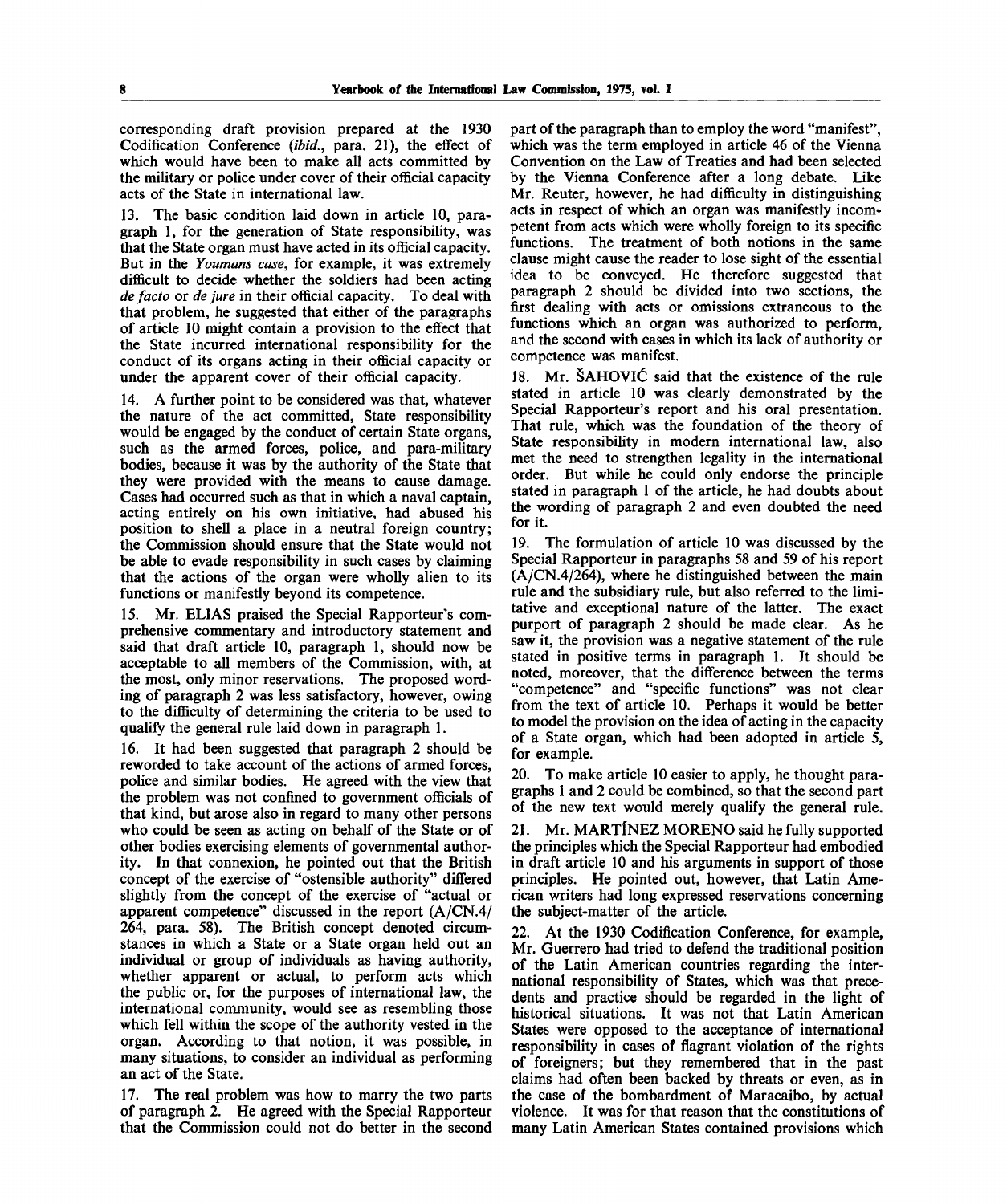prohibited the recovery of State debts by force—the Drago-Calvo doctrine—stressed the rule concerning the exhaustion of local remedies, stipulated that a denial of justice must have occurred before a claim could be brought through the diplomatic channel, and reaffirmed the principle of non-intervention. Examples were provided by articles 19 and 20 of the Constitution of El Salvador. Furthermore, in Latin America, States disclaimed responsibility for injury to aliens in the event of civil war. The Latin American States would be more willing to accept the draft if it took account of their national legislation.

23. He suggested that, in order to forestall the problems that might arise when the draft articles came to be discussed by the Sixth Committee of the General Assembly, the Commission should study the replies to the questionnaire sent to States in preparation for the 1930 Codification Conference, and also enquire whether the Constitutions of any African or Asian States contained provisions similar to those in force in Latin America. In a matter as delicate as that of State responsibility, it was important to take account of both doctrinal opinion and traditional attitudes.

24. Mr. USHAKOV said he fully endorsed the principle stated in paragraph 1 of article 10, but had some reservations regarding paragraph 2 and the commentary. The weaknesses of the commentary were due, he thought, to the method followed in the past by the writers who had dealt with State responsibility and the conferences of plenipotentiaries concerned with that topic. In the past, State responsibility had been considered exclusively with regard to damage sustained by foreigners in the territory of the State concerned, so that practice and judicial decisions related almost solely to that aspect of the subject. Consequently, nearly all the cases cited by the Special Rapporteur in his commentary concerned damage sustained by foreigners, which explained the weakness of the commentary and its conclusions. When the Commission had begun its work on State responsibility, it had decided to leave aside the question of State responsibility for damage sustained by foreigners. That question, which was on the Commission's long-term programme of work, was now raised in the following form: what were the obligations of States to foreigners?

25. In his revised draft on State responsibility, submitted in 1961, Mr. Garcia Amador had dealt solely with injuries caused to the person or property of aliens in the territory of the State.<sup>7</sup> But it was not the damage suffered by private persons which engaged the State's responsibility; it was cases in which the fundamental principles of international law were violated—in other words, where international peace and security were endangered. Hence it was those cases which were the Commission's main concern. Article 10, paragraph 2, should accordingly be understood as referring, not to damage caused to foreigners, but to international crimes—and aggression was now regarded as the most serious crime under international law, according to the definition recently adopted by the General Assembly.<sup>8</sup> Paragraph 2 was therefore

quite unacceptable. For although it was possible to accept some restriction of the principle stated in paragraph 1 where it applied to damage suffered by private persons, no such restriction could be accepted in the case of violations of international law such as aggression, breach of the peace or threat to peace. It was obvious that if the head of a State ordered a military attack against another State, although he was not empowered to do so by the constitution of his State, so that his lack of competence was manifest, he nevertheless engaged the responsibility of the State, which would be held responsible for the aggression.

26. The restriction set out in paragraph 2 was accordingly valid only in the particular case of damage sustained by foreigners, where internal redress was possible, so that there could be a question of denial of justice. Those were the cases contemplated in the note addressed by the Austrian Government to the Preparatory Committee for the 1930 Codification Conference, in the conclusions of that Conference and in Mr. Garcia Amador's revised draft of 1961—all of which were cited in paragraph 50 of the Special Rapporteur's report  $(A/CN.4/264)$ . In the case of diplomats, on the other hand, the situation was not the same, because no redress could be obtained in the courts of the State concerned, and consequently there could be no question of denial of justice. The restriction introduced in paragraph 2 was in any case unacceptable in regard to international crimes or other serious violations of the principles of international law, because in those cases any conduct *ultra vires* of an organ of the State was an act of the State. The case of damage sustained by foreigners was the only possible exception to the principle stated in paragraph 1, and that case was not really within the scope of the draft articles.

27. He fully approved of the principle stated in paragraph 1 of article 10, but had reservations about the expression "entity empowered to exercise elements of the governmental authority". He was not convinced that the paragraph should cover entities which did not form part of the State structure proper and which were not organs of the State in the broad sense of the term, like territorial entities. He did not think that such entities could act beyond their competence. As Mr. Reuter had said, they had physical means of constraint, but they could not act under cover of official functions. They did not act as organs, but rather as private persons, even though they were legal persons. Hence the State was responsible by reason of omission, for failing to prevent the conduct of the entity in question. He therefore doubted whether it was advisable to introduce in paragraph 1 the idea of "an entity empowered to exercise elements of the governmental authority".

28. He also had some reservations about the drafting of paragraph 1. The expression "in its official capacity" seemed ambiguous and he would prefer the expression "in that capacity"—that was to say, in its capacity as an organ—used in article 5; the words "contravenes the rules of that law concerning its activity", might be implicit in the words "exceeds its competence according to internal law"; and the word "nevertheless" might well be superfluous.

<sup>7</sup> See *Yearbook ... 1961,* vol. II, pp. 46-54.

<sup>&</sup>lt;sup>8</sup> See General Assembly resolution 3314 (XXIX), annex.